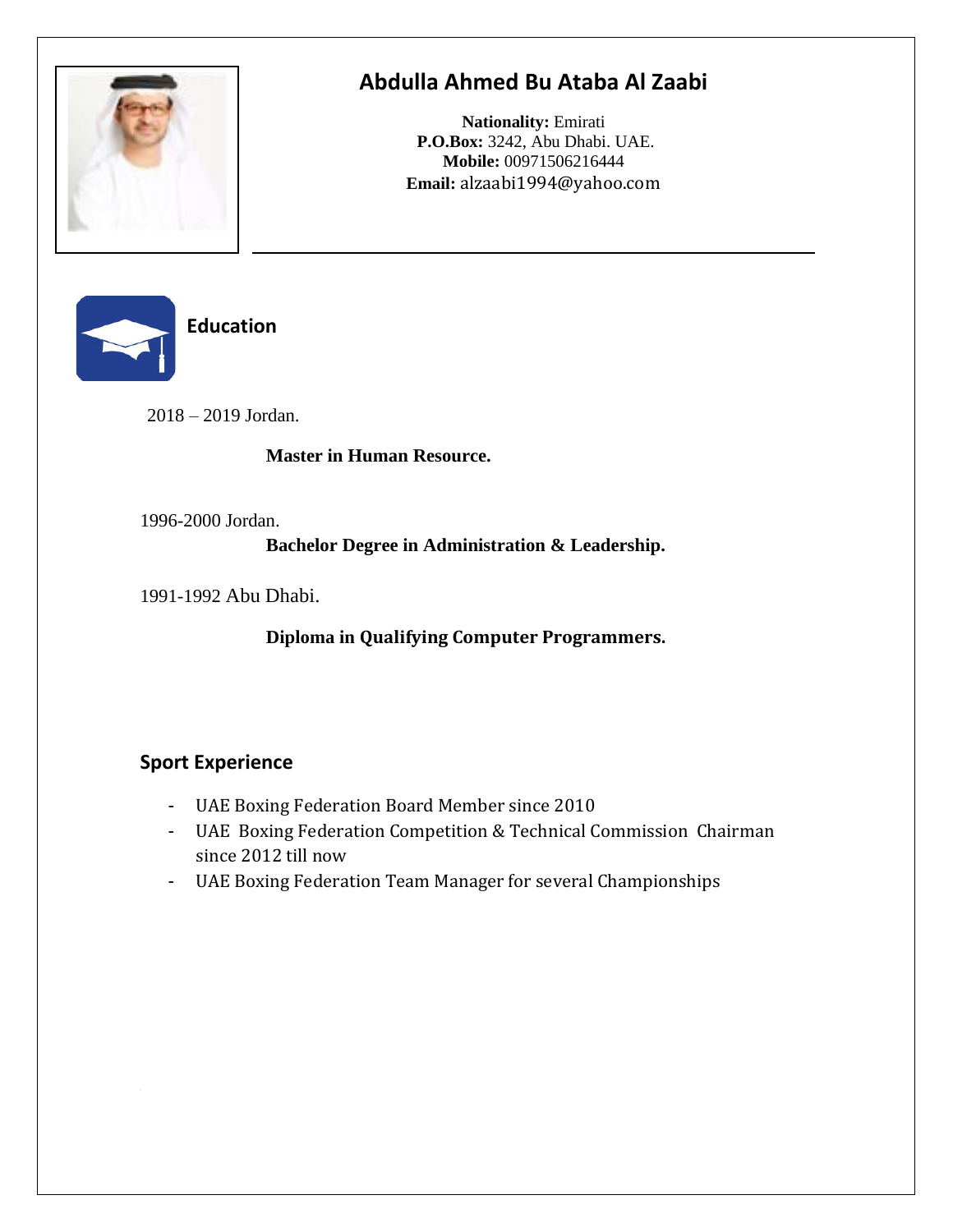### **Experience and Training**

*Abu Dhabi Media company – Abu Dhabi Radio: 2007 up till this date.*

*Deputy Executive Director & Director Of Radio Operation*

#### **Side Positions:-**

- Deputy of the Human Resources Committee
- Deputy of Information Security Governance Committee
- Head of crisis & emergency team in the company
- Director of the media content in the radio stations.
- Director of studio one program.
- Operation Manager

#### *Tasks:-*

- Full supervision for administrative & financial work in the (8) radio Channels
- Following up with radio programs & future planning for each.
- Coordinate with all station managers and other sections on radio to develop a new programs & improve the quality of broadcasting
- Plan for the promotions of the radio programs.
- Handling employee's matters on day to- day basis
- Preparing and updating employee's data and records
- Prepare the estimated budget of Radio in collaboration with the financial administration
- Follow up the implementation of the budget with the financial administration
- Corporate with the commercial department for arranging sponsorships for Radio's programs and for providing prizes for all radio stations and followup the deliver.
- Present Abu Dhabi Radio Network in different International events
- Analyzing & working in improving the radio programs quality
- Following up & analyzing the income for all radio stations
- Analyze radio expenses
- Analyze & evaluate radio listeners for all radio stations.
- Coordinate with the commercial department regarding the radio's revenue.
- Arrange the implementation of the plans and strategies to improve the performance of the radio stations.
- Following up with the HR department regarding the new radio employee's and the current employees' enquiries.
- Coordinate between the radio stations and the employees who are responsible about the radio's social media.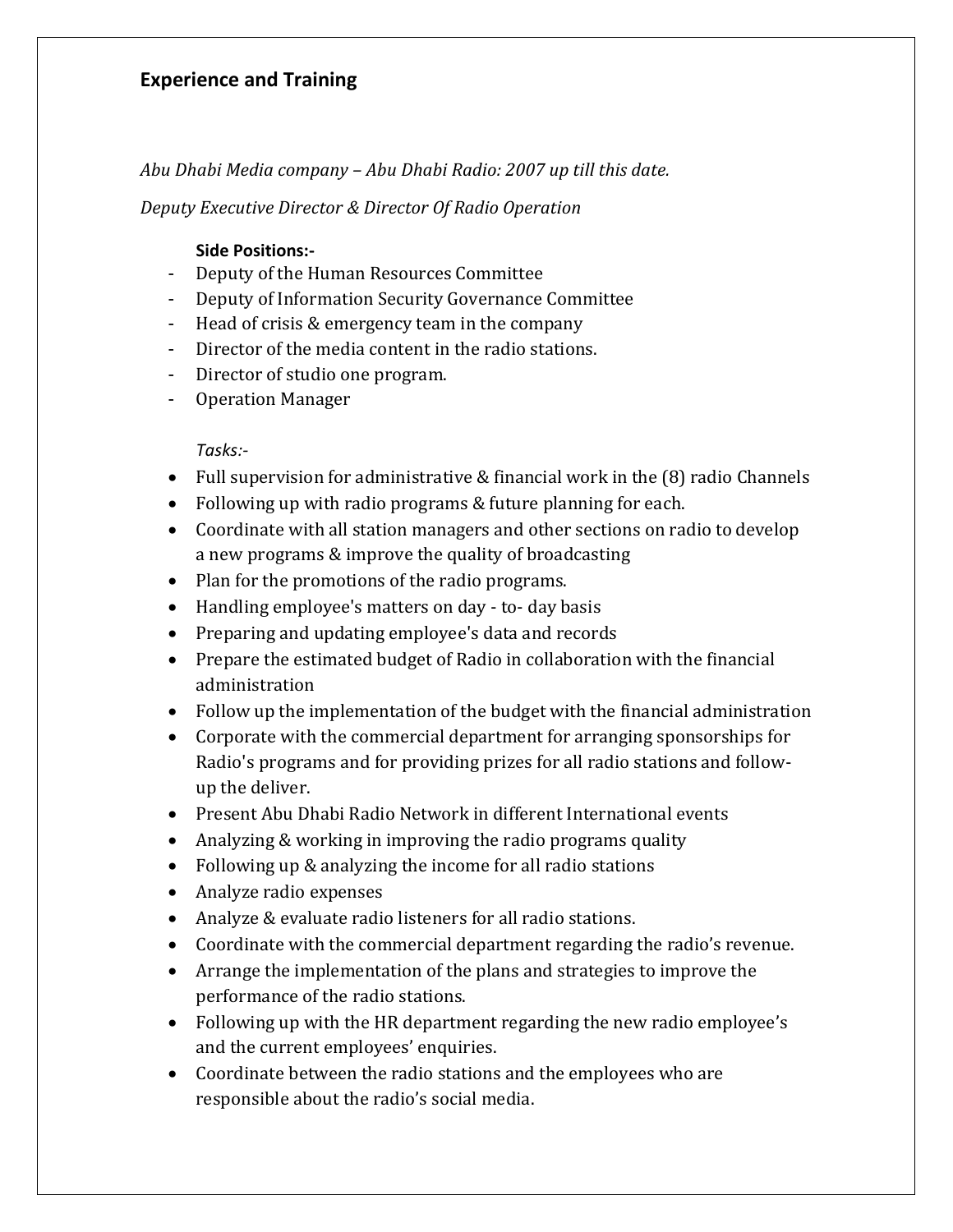- Arrange coverage for the radio station in the programs or the news by coordinating with the Public Service and Marketing departments.
- Organizing events coverage with the government and private entities.

### **Emirates Media – Abu Dhabi Radio: 2001-2007**

*Executive director of Service & Head of program committee(2001-2007) & Head of HR Department(1995-2001)*

#### **Side Positions:-**

- *Head of the radio program committee*
- *Director of the media content on the radio*

#### *Tasks:-*

- Monthly follows up of planning radio programs.
- Evaluation of HR performance radio programs
- Promotion of radio programs
- Preparing and updating of employee's data and records
- Present Abu Dhabi Radio Network in different International events
- Full participation in implementing a new strategy & policy for company
- Official member in more than 15 committee (recruitment, Budgeting, Separation from the company etc..)
- Formulates and recommends Human Resources policies and objectives.
- Handling confidential matters (personal files & records like time sheets, feedback forms, evaluation form, etc..)
- Full supervision for implementing & development a new HRMS system with oracle software that took (2) year
- Managing & supervising the following sections (Housing, Servicing, P.R, Recruitment, Personal)
- Receiving CVs& Filtering CVs
- New employee orientations
- Arrangement for training & induction
- Processing payroll and ensuring timely disbursement of salary
- Participate in many official missions out of the country.
- Attending board meeting, coordinating with different head of dept.
- Conducts analyses to determine staffing numbers, skills and needs to the organization's objectives.